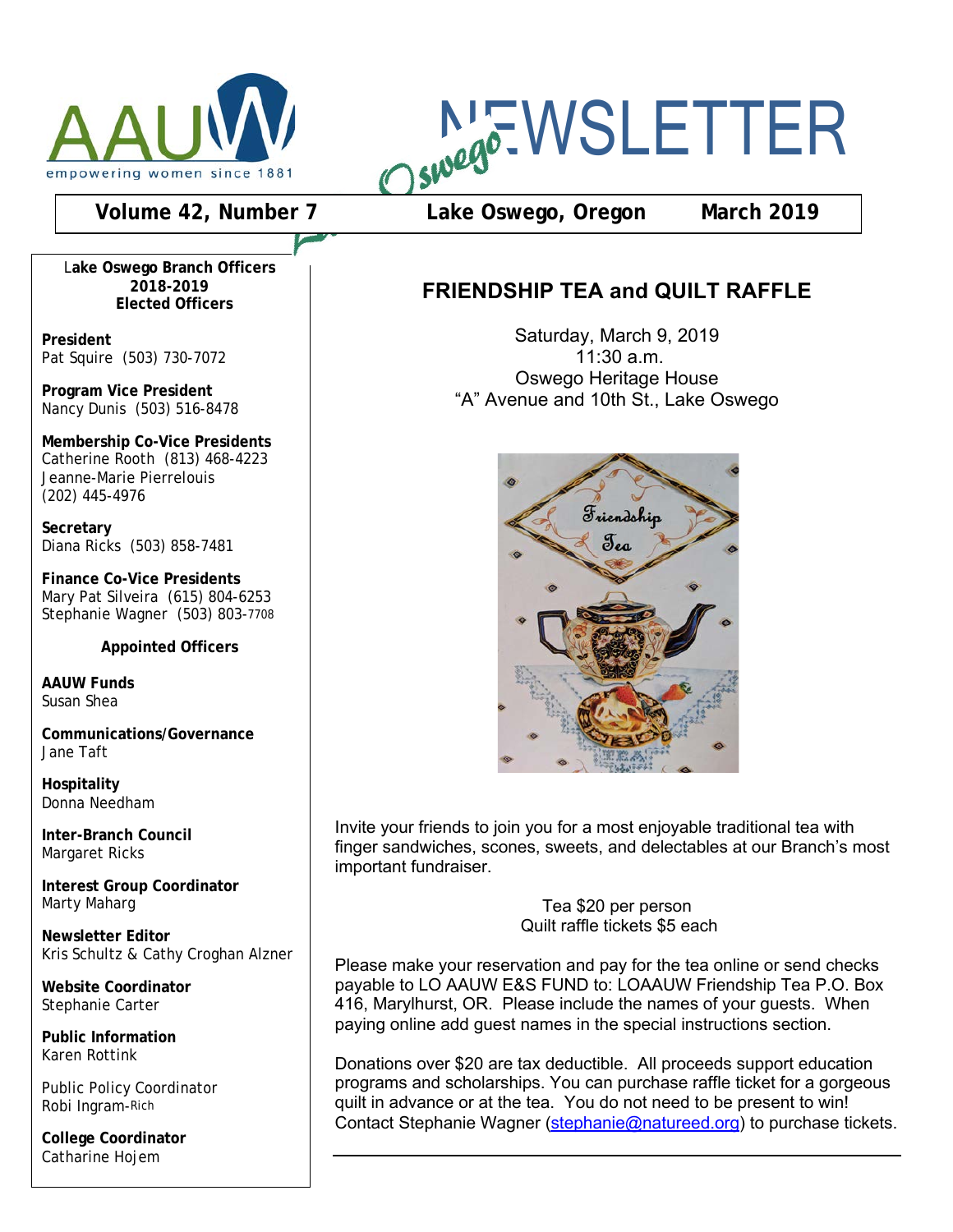

## **Squire's Scribblings**

"Dreamer" Luis Balderas-Villagrana and Pat

Isn't Luis Balderas Villagrana an amazing young man? He was so articulate talking about what it means to be a Dreamer, and in fact, what he's doing to make his own dreams come true. He was truly a wonderful Lake Oswego Reads speaker at our re-scheduled February 24 meeting.



Luis and his sister Brenda

AAUW has always been an organization that attracts intelligent women who love our cause and want to be involved. Over the last several years we have gained and retained many bright and talented members who have become very engaged in our activities. Some of those members are now officers in our branch, leaders who will shape the future (as AAUW says) for years to come. Yes, AAUW has a campaign called "Shape the Future" which is geared to attracting new members who join at a public event and allowing them to pay  $\frac{1}{2}$  price of the national dues. Many members over the past few years have joined in that way, and continued to stay involved.

And we have shaped the future. Seven of those new members were actors/musician in the **Reader's Theatre** we did in 2017 for the LO Reads book "Rise of the Rocket Girls". And we may have another Reader's Theatre in our future. Some of those new members latched on to the idea of a **non-fiction book group,** started in 2017. And we attracted members who want to get to know each other with the "**Lunch Bunch",** women who get together to socialize and discuss current affairs. Last year we started the **Advocacy Group**, which is focused on advocating for issues near and dear to the hearts of AAUW members. The blend of long-time members who are active and familiar with AAUW, and new members with new ideas and energy, is a wonderful combination that is keeping our branch vital.

Thanks to our thoughtful nominating committee of Marty Maharg, Jane Taft and Donna Needham, we have a strong list of candidates for board positions for the next two years. Once again, the group is a wonderful combination of newer members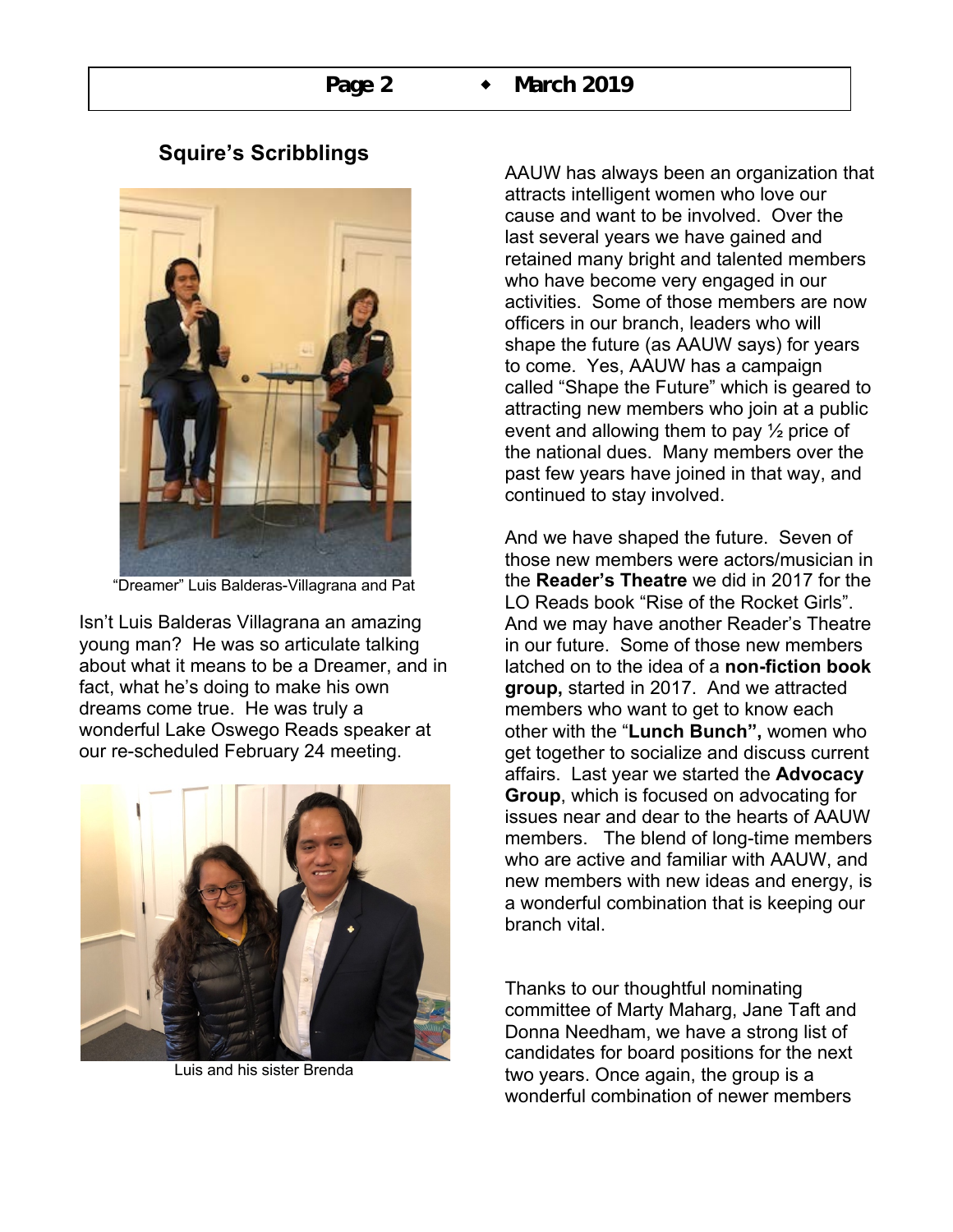and long-time members so that our leaders will have a sense of continuity and new ideas that will be an asset to our branch.

If you are a member who wants to be more involved but aren't sure how to do it, I urge you to contact Marty Maharg, our Interest Group Leader (martymaharg@hotmail.com) or Jeanne-Marie Pierrelouis our Membership Chair (jeannemariedp82@gmail.com) to find out how to get more engaged.

I look forward to seeing you at our Friendship Tea on March 9, always a highlight of our year.

## **The Quilt Tradition Continues….**

This beautiful antique quilt will be raffled at the March 9<sup>th</sup> Friendship Tea.

It is a blue and white applique quilt in a variation of the Whig Rose pattern and has very fine quilting and a scalloped border. It is 72" x 72" and is in excellent condition. The quilt will be on display at the March Friendship Tea.

Raffle tickets may be purchased online or by check. Please make the checks to LO AAUW E&S Fund and send to Friendship Tea P.O. Box 416, Marylhurst, OR 97036. Whether you purchase online or by check, please be sure to include your name and contact information. Tickets also may be purchased the morning of the Friendship Tea.

The winner will be announced March 9, 2019. You need not be present to win. Act now for opportunities to win this wonderful prize and help further the work of AAUW's Education and Scholarship Fund. Someone will win - it could be you!



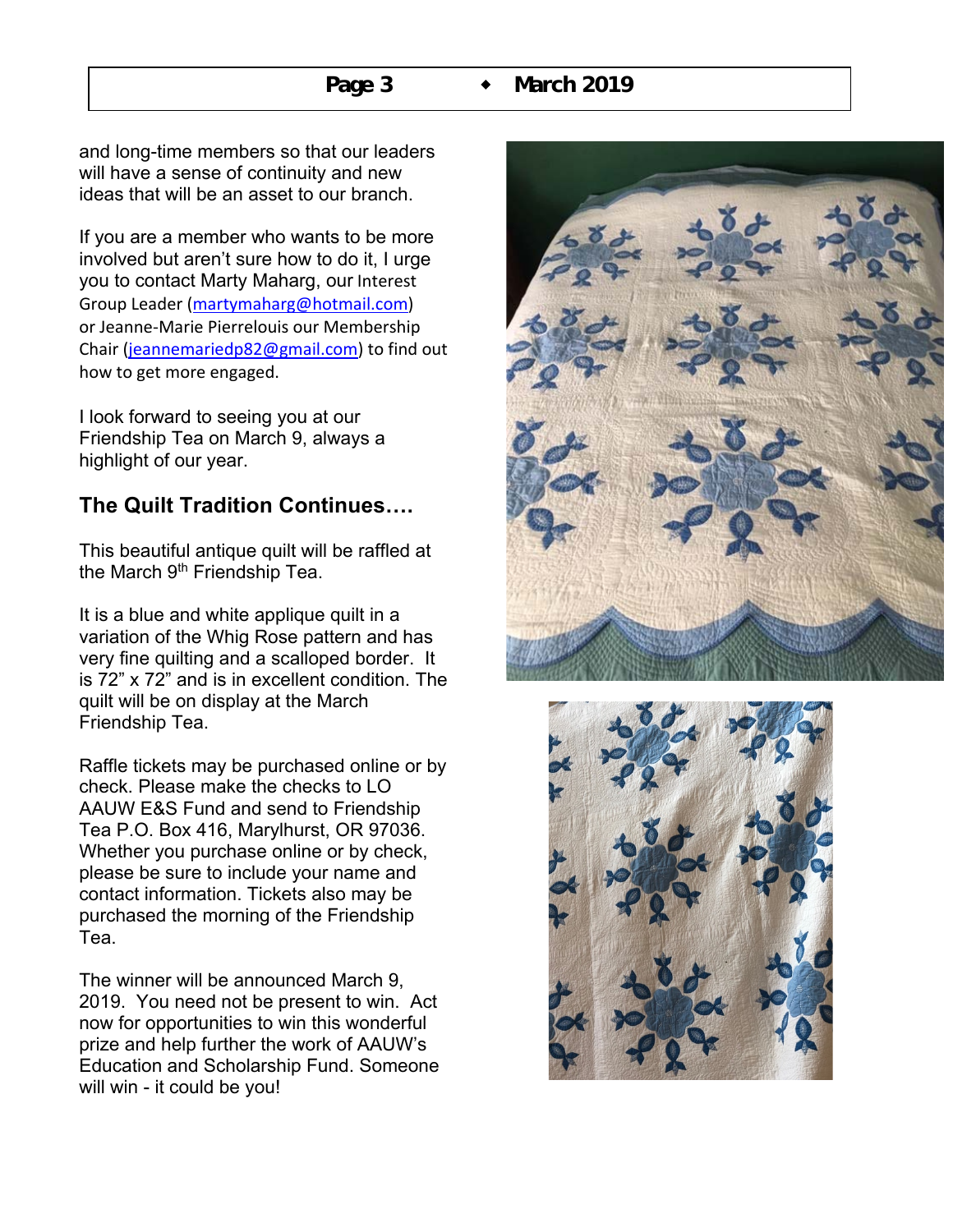## **Book Blurb**



*A Mighty Long Way* is a tribute Black History Month (February) and Women's History Month (March).

Fourteen year old Carlotta Walls began her historical journey on September 25, 1957, as she and eight other African American students walked up the stairs of Little Rock Central High School. That day, the "Little Rock Nine" just wanted to go to school. The door they opened and the trials they endured "challenged prevailing attitudes, broke down barriers, and forever changed the landscape of America."

In 1958 the NAACP awarded LaNier the prestigious Spingarn Medal and her activism continued beyond high school. She "has been a member of the Colorado Aids Project, Jack and Jill of America, the Urban League and the NAACP and the president of the Little Rock Nine Foundation, a scholarship organization dedicated to ensuring equal access to education for African Americans. She has also served as a trustee for the Iliff School of Theology. In 1999, President Clinton bestowed the nation's highest civilian award, the Congressional Gold Medal, to the members

#### of the Little Rock Nine."

https://www.thehistorymakers.org/biography/carlottawalls-lanier-39

"Sharing her story for the first time, Carlotta Walls has written an engrossing memoir that is a testament not only to the power of a single person to make a difference but also to the sacrifices made by families and communities that found themselves a part of history." https://www.amazon.com/Mighty-Long-Way-Journey-Justice/

\*\*\*\*\*\*\*\*\*\*\*\*\*\*\*\*\*

## **Celebrate International Women's Day with Oregon Women's Health Network**

LO Branch member Jo Ann Siebe is a board member of the Oregon Women's Health Network (OWHN), an education and training network advancing women's health. OWHN provides a supportive community that serves women's physical and emotional health needs, allowing them to thrive. Jo Ann invites you and your friends to **OWHN's Second Annual Celebration of International Women's Day on March 8** at the Lagunitas Community Room from 6:00- 9:00 pm in downtown Portland. The ultimate outcome is for local women of diverse backgrounds, interests and all walks of life to come together and celebrate women worldwide. Please visit oregonwomenshealthnetwork.com for

further details or contact Jo Ann Siebe at Joann11@mac.com for more information.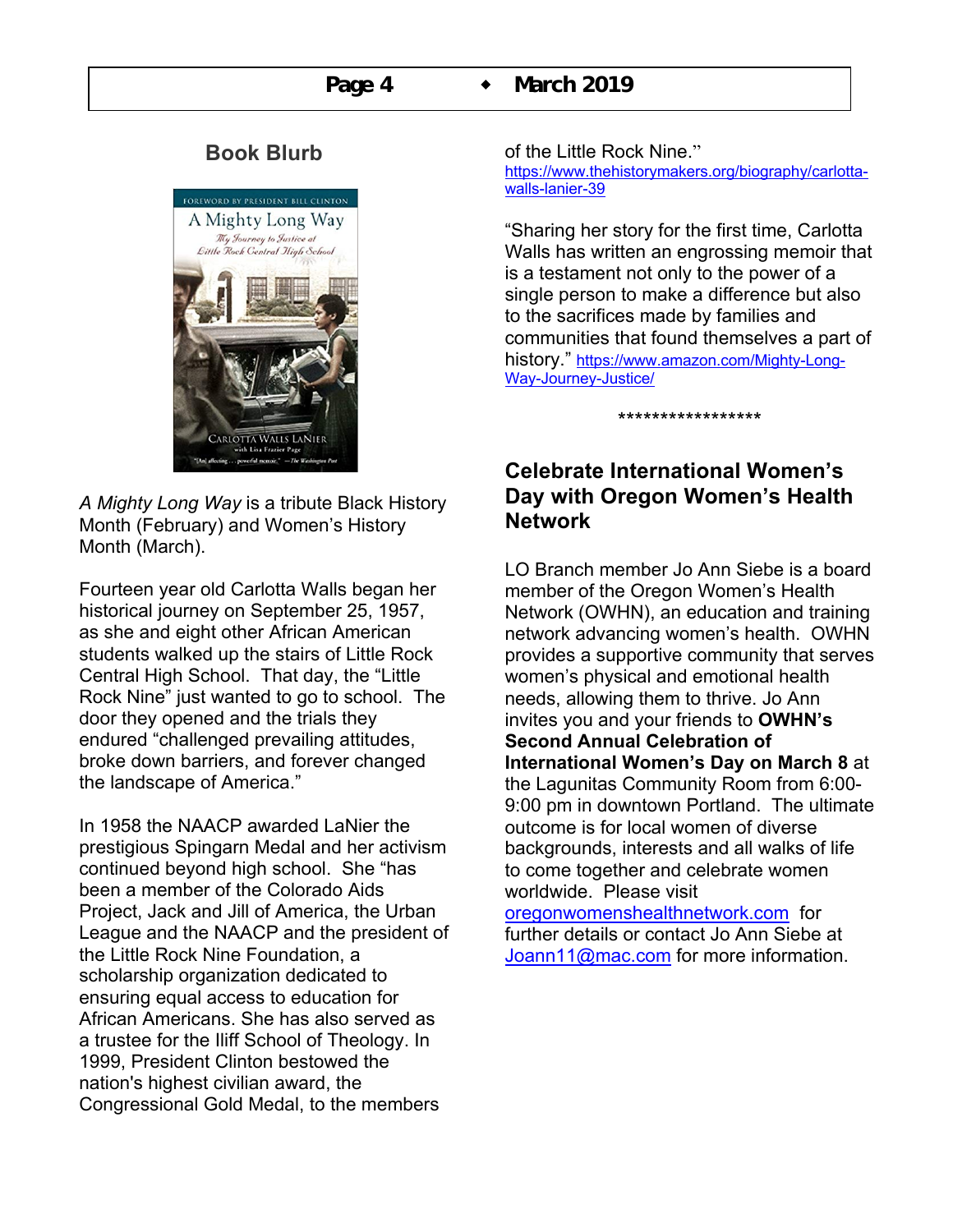**Page 5**  $\bullet$  March 2019



**Wanted—Portable Riser** 36"HX12"WX12"L on which a projector can

sit. If you have something that is suitable, or is an actual riser you would like to donate, contact Program Chair Nancy Dunis at n.dunis65@gmail.com



## **Exploring the Northwest Update:**

Nancy Dunis has joined Sue Kingzett as cochair. She will be adding an historical aspect to some of the NW explorations. Nancy and Sue will be planning two traditional exploration events and two historically focused events per year. The upcoming event will be a docent conducted tour of the Jewish History Museum and Center for Holocaust Education by one of our new branch members, Lynn Bliss. More details will be coming soon.

If you would like to join this group, please contact Nancy Dunis with your name and contact information at: n.dunis65@gmail.com.

Come join the fun! Marty Maharg Interest Group Chair



\*\*\*\*\*\*\*\*\*\*\*\*\*\*\*\*\*

Jennifer Gladwell promised herself she would meet new people, have fun, and learn "19 (things) in 19." She joined our branch in November and is well on her way to making new friends.

Jennifer graduated from PSU with a degree in Communications and has worked at Kaiser Permanente for the past sixteen years. As a Senior Communications Consultant, she writes stories about staff members that describe best practices (methods) to share with Kaiser Permanente employees nationwide. She also develops videos and teaches communication classes to front line staff. "The best part about my job is telling stories about the amazing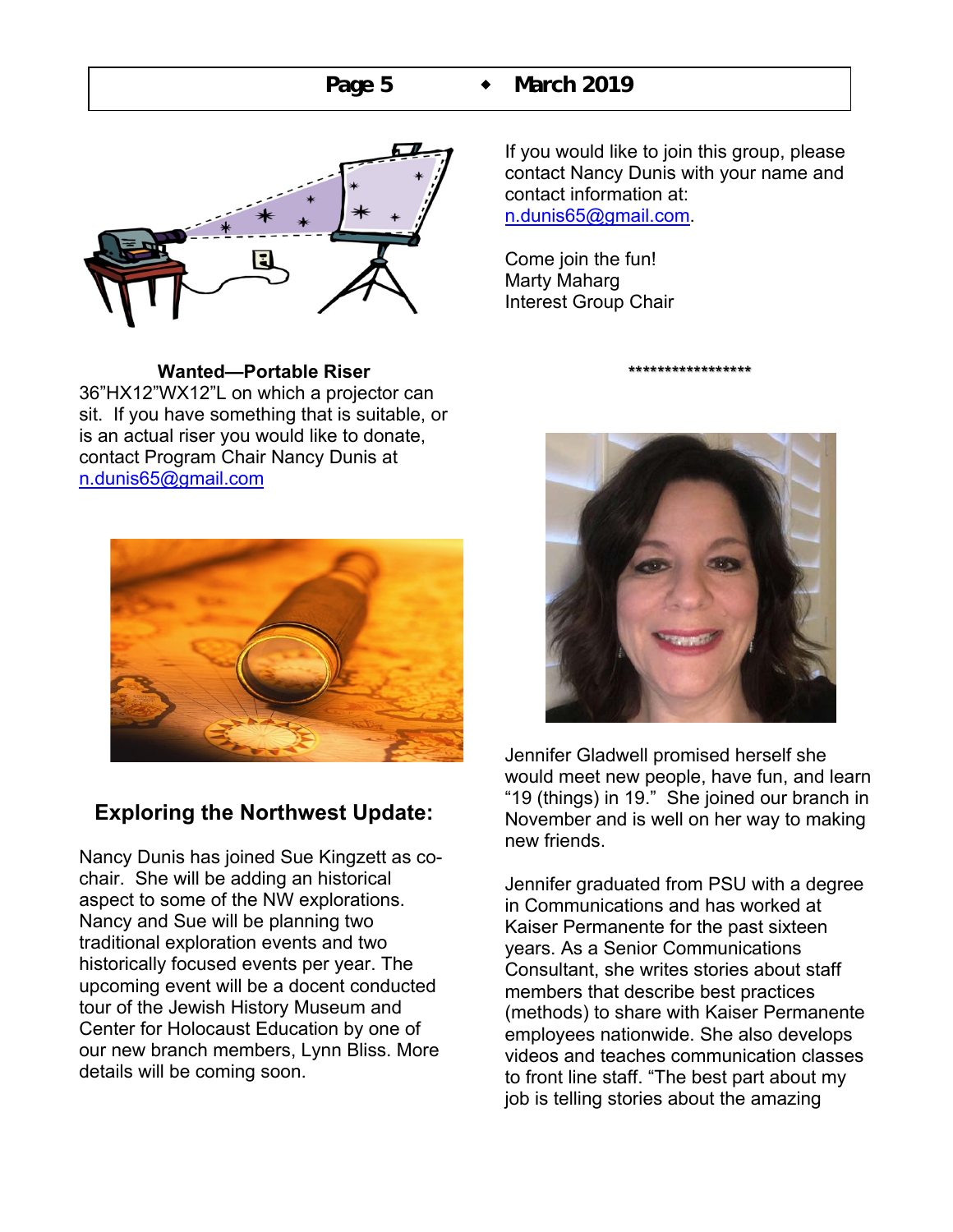people who take care of patients."

Jennifer had a busy fall helping her twins, seniors at Lakeridge High School, with their college applications. She also has a twentyfour year old daughter who teaches preschool and two energetic Labradors who "keep everyone on their toes!"

She recently took up knitting, a skill she's finding a bit challenging but hugely rewarding. So far, she can knit and purl. Her list of "19 in 19" list also includes travelling and learning Spanish.

## AAUW Fighting Gender Pay Gap

\*\*\*\*\*\*\*\*\*\*\*\*\*\*\*

The gender pay gap is the result of many factors including occupational segregation, bias against working mothers, and direct pay discrimination. To close the gap we need action on all fronts – advocates, employers, and policymakers. Now AAUW has a new tool for individuals to fight the pay gap: Work Smart online.

Work Smart Online is a free online salary negotiation workshop, designed to empower women with the skills and tools they need to negotiate fair pay. Participants learn how to research competitive salaries; articulate their skills, qualifications, ask for, and get the pay they deserve.

Whether negotiating your own salary or learning more about negotiation skills to share with the community, Work Smart Online is for you or for anyone who wants to step up their salary negotiation skills.

Sign up today, then share this free course with your community! Take action and register now.

https://courses.aauw.org/learn/register Advocacy begins with you.

#### \*\*\*\*\*\*\*\*\*\*\*\*\*\*\*\*\*

## **2019-2021 Board Nominees**

The Nominating Committee, comprised of Marty Maharg, Donna Needham, and Jane Taft, has presented the following slate of officers for 2019-2021.

President: *Mary Pat Silveira*. Mary Pat currently is co-VP of Finance and serves on the State Public Policy Committee. She also chairs Non-Fiction Books and is very active with the Advocacy Interest Group.

Vice President of Program: *Diana Ricks*. Diana, formerly a long-time member of the Beaverton branch, stepped up this year to fill a one-year board vacancy as Secretary. She currently co-chairs the Lunch Bunch.

Secretary: *Donna Needham*. Donna currently is Hospitality Chair and previously served as Program VP.

Co-Vice President of Finance: *Susan Hornung*. A long-time branch member, Susan has served as President, VP of Membership, Treasurer, Interest Group Chair, and Newsletter Editor, as well as other positions. She will fill the one-year vacancy left when Mary Pat assumes the presidency.

Election of officers will take place at the April 6<sup>th</sup> Annual Branch Meeting. Additional nominations may be made from the floor at that time. Written consent is required from any floor nominee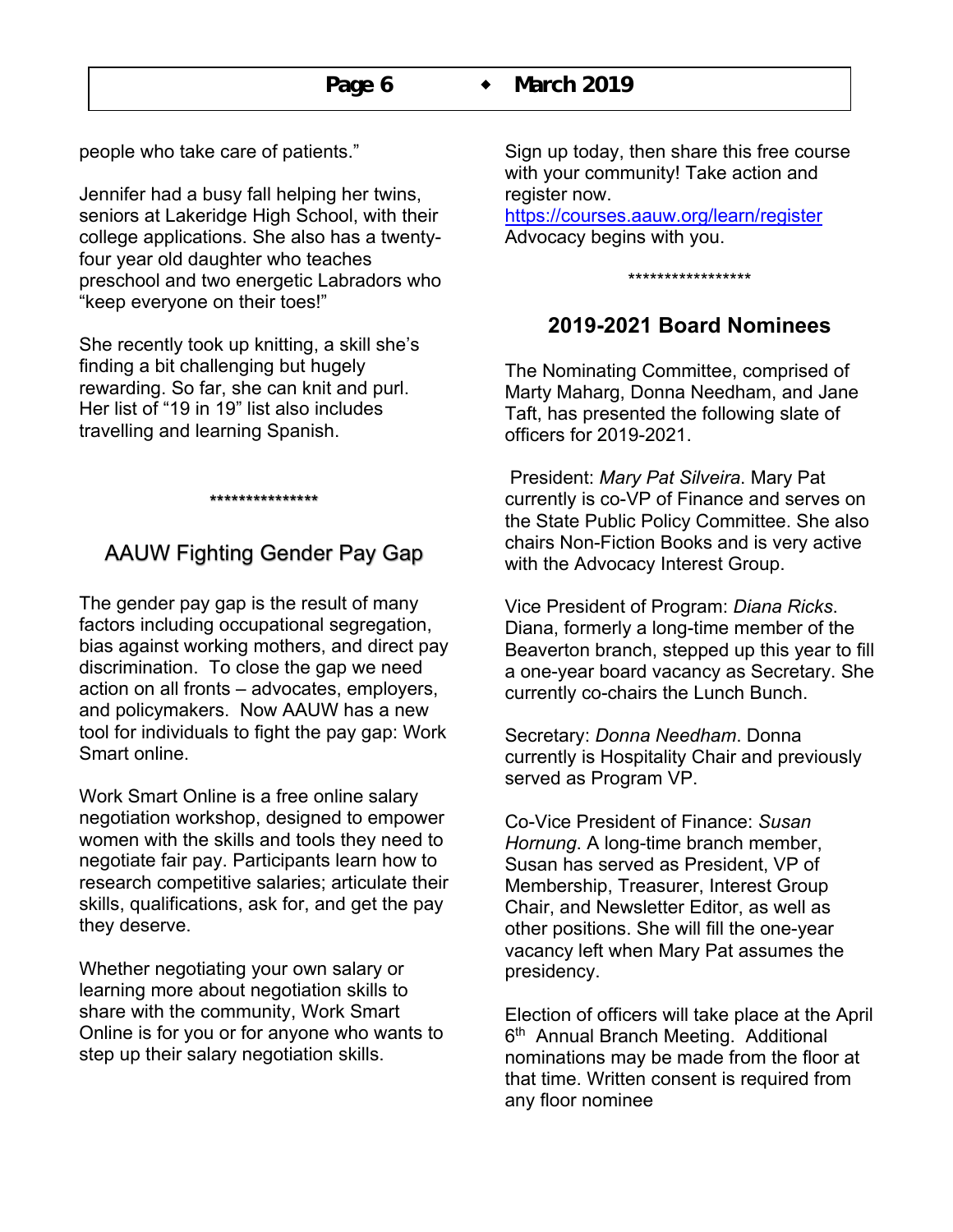# Donate to the Education and Scholarship Fund

## **Tax Deductible Donations**

Lake Oswego AAUW has recently established a tax-deductible fund through AAUW Oregon Special Projects, the 501(c)(3) arm of the state organization. The name of our fund is the LOAAUW Education and Scholarship Fund. Donations to this fund support scholarships for Clackamas Community College students and education projects promoting equality for women. The branch is currently supporting education toward understanding Oregon's new equal pay statute and Title IX implementation in K-12 education.

To learn more about our scholarship, go to https://lakeoswegoor.aauw.net/scholarship/.

Contributions to this fund are tax deductible under current federal and state law.

#### **To make a contribution by check:**

Make checks payable to LOAAUW E&S Fund. Mail checks to PO Box 416, Marylhurst, OR 97036.

#### **To make a contribution online: Click Here**

Click the Donate Button at the bottom of the page. This will take you to our PayPal site. Fill in the amount you wish to contribute and how you want to pay. On the line that says Add special instructions to the seller: write E&S Fund. Fill in the rest of the required information and press the submit button.

Please email Stephanie Wagner at stephanie@natureed.org or call (503) 803-7708 if you have questions. Thank you for considering a contribution to our local Education and Scholarship Fund.

**\*\*\*\*\*\*\*\*\*\*\*\*\*\*\*\*\*\*\*\*\*\*\*\*\*\***



## **April Branch Meeting Date Change**

The regular monthly branch meeting in April has been changed to April 6.

Due to the State Convention being held from April 12 thought the  $14<sup>th</sup>$ , the meeting has been rescheduled to the Saturday before which is April 6. Please be sure to update your calendar

#### **April 11, 2019-Lobby Day at the State Capitol**

This important yearly event features an update on the status of issues important to AAUW, and visits with our state representatives. Let's show our support and make our voices heard!

#### **April 12-14, 2019-State Convention/Salem**

This year's convention, "Breaking Barriers to Leadership", is timed to coincide with Lobby Day. Keynote Speaker Val Hoyle is the incoming Commissioner of the Bureau of Labor and Industries, an important agency working with the State's Equal Pay Act. Other speakers and workshops will be announced in the January state news. The convention will be held at the Salem Convention Center, and The Grand Hotel next door, will house attendees who wish to stay overnight. Please consider attending.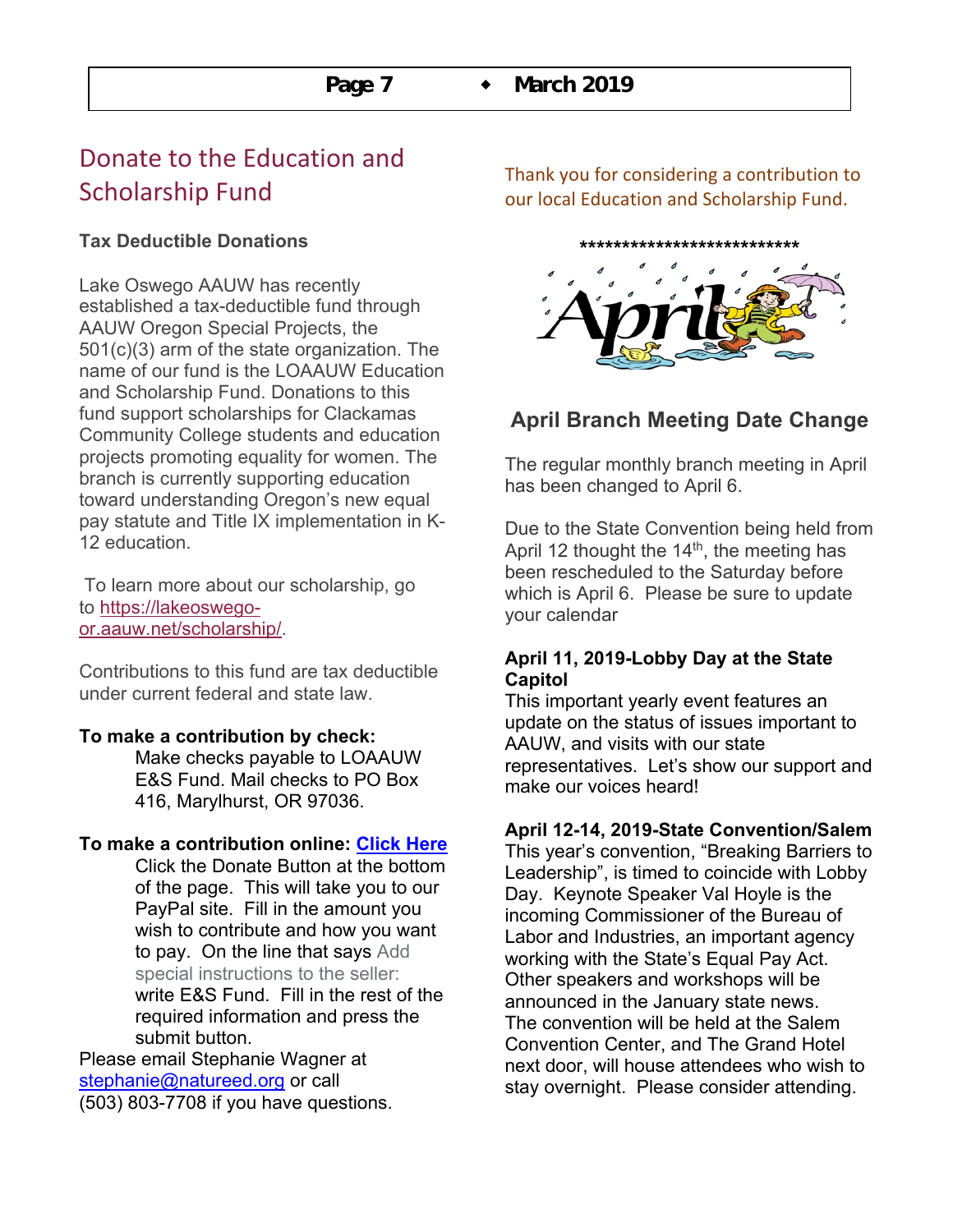## **Interest Group Activities**

**Tuesday Books 4th Tuesday at 11:00 a.m.**

Date: March 26 Book: *At the Edge of the Orchard* By Tracy Chevalier Leader: Diane Harris Location: Szechuan Kitchen 15450 Boones Ferry Rd Lake Oswego

For more information, contact Lynda Bigler, (503) 522-6709, libigler@icloud.com.

## **Murder by the Book 2nd Wednesday at 12:00 p.m.**

Date: March 13 Book: *TheZigZag Girl* by Elly Griffin Leader: Suzanne Kaveckis Location: 4949 Meadows Rd., 2<sup>nd</sup> Floor Conference Room, Lake Oswego

For more information, contact Jane Taft, (503) 709-3185, taft.jane@gmail.com or Stephanie Carter (971) 285-5882 secarter1@gmail.com.

#### **Interpretive Books 3rd Thursday at 9:30 a.m.**

Date: March 21 Book: *My Grandmother Asked Me to Tell You She is Sorry* by Fredrik Backman Leader: Connie Irwin Hostess: Sue Kingzett

For more information, contact Ann Keddie, rlkavk50@centurytel.net or Linda Watkins, (503) 694-2334, l.and.m.watkins@gmail.com**.** 

#### **Thursday Evening Books 4th Thursday at 7:00 p.m.**

Date: March 28 Books: *Just Mercy: A Story of Justice and Redemption* by Bryan Stevenson Leader: Robi Ingram-Rich Hostess: Jane Taft

For more information, contact Suzanne Kaveckis, (503) 678-1641, smkaveckis@icloud.com

#### **Friday Books 4th Friday at 10:00 a.m.**

Date: March 22 Book: *Educated* by Tara Westover Presenter: Irene Romero

For more information, contact Joan Waldron, (503) 746-3995, spirit.waldron@gmail.com.

#### **Non-Fiction Books 2nd Monday at 10:00 a.m.**

Date: March 11 Book: *The Warmth of Other Suns* by Isabel Wilkerson Leader: Cathy Croghan Alzner

Location: Cortona Room at Nicoletta's Table. For more information, contact Mary Pat Silveira at mpsilveira@usa.net or (503) 344-4947.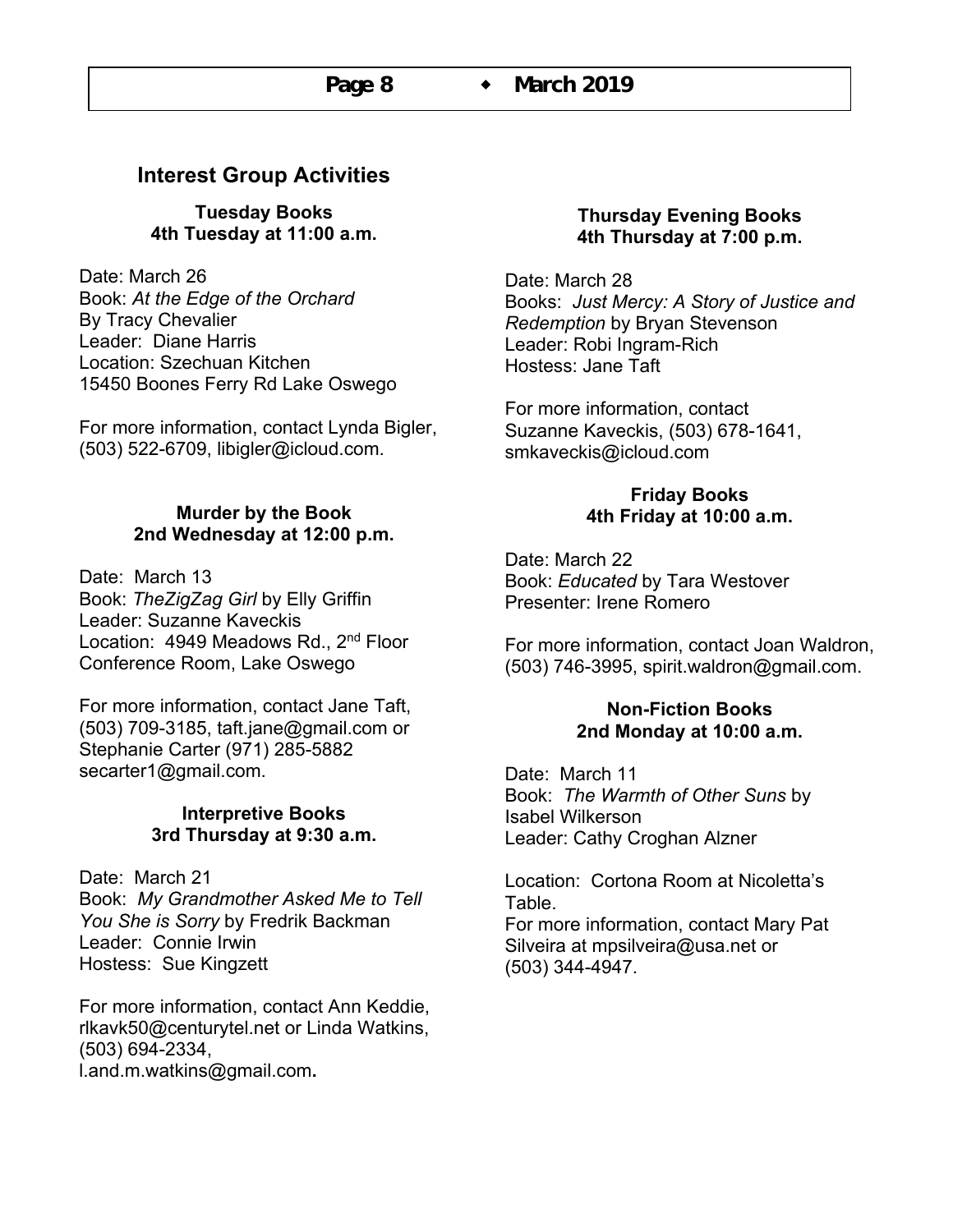## **Laffalot Bridge 2nd Monday at 1:00 p.m.**

Date: March 11 Location: Home of Bettirae Willis

A fellowship group who play for fun and score using the Chicago method. This group is accepting new members. If you would like to join, be added to the substitute list, or for more information, contact Bettirae Willis, (503) 891-6232 (cell), bewillis@easystreet.net

## **Lunch Bunch 3rd Tuesday at 11:30 a.m.**

Date: March 19 Location: Dar Esslam (Moroccan) 29585 Park Pl, Wilsonville

The ladies of Lunch Bunch will meet March 19 at 11 :30am. Reservations are required. Please RSVP to Terry Hyland at twh20eagle@comcast.net or call Diana Ricks at (503) 858-7481

## **Exploring our Northwest Date to be determined**

Event: Docent tour by AAUW member Lynn **Bliss** Location: Jewish History Museum and Center for Holocaust Education

If interested, please contact Nancy Dunis at n.dunis65@gmail.com

## **Portland Center Stage Date and Time Vary**

Season ticket holders for the Portland Center Stage's Thursday matinees will enjoy a year of musicals, dramas, and comedies.

For more information, contact Betty Barber at (503) 675-0594 or barberbc@yahoo.com.

#### **Advocacy Interest Group 2nd Friday at 1:00 p.m.**

Date: March 8 Location: West Linn Library, 1595 Burns St.

Newly formed in 2018, this group is currently working on a program to share information about Oregon's Equal Pay Law and Title IX. For more information, contact Jeanne Lemieux at jeanne.e.lemieux@gmail.com or (503) 816-7488

**Is there a special interest group that you don't see among the ones listed but would like to suggest? If so, please contact Marty Maharg at martymaharg@hotmail.com**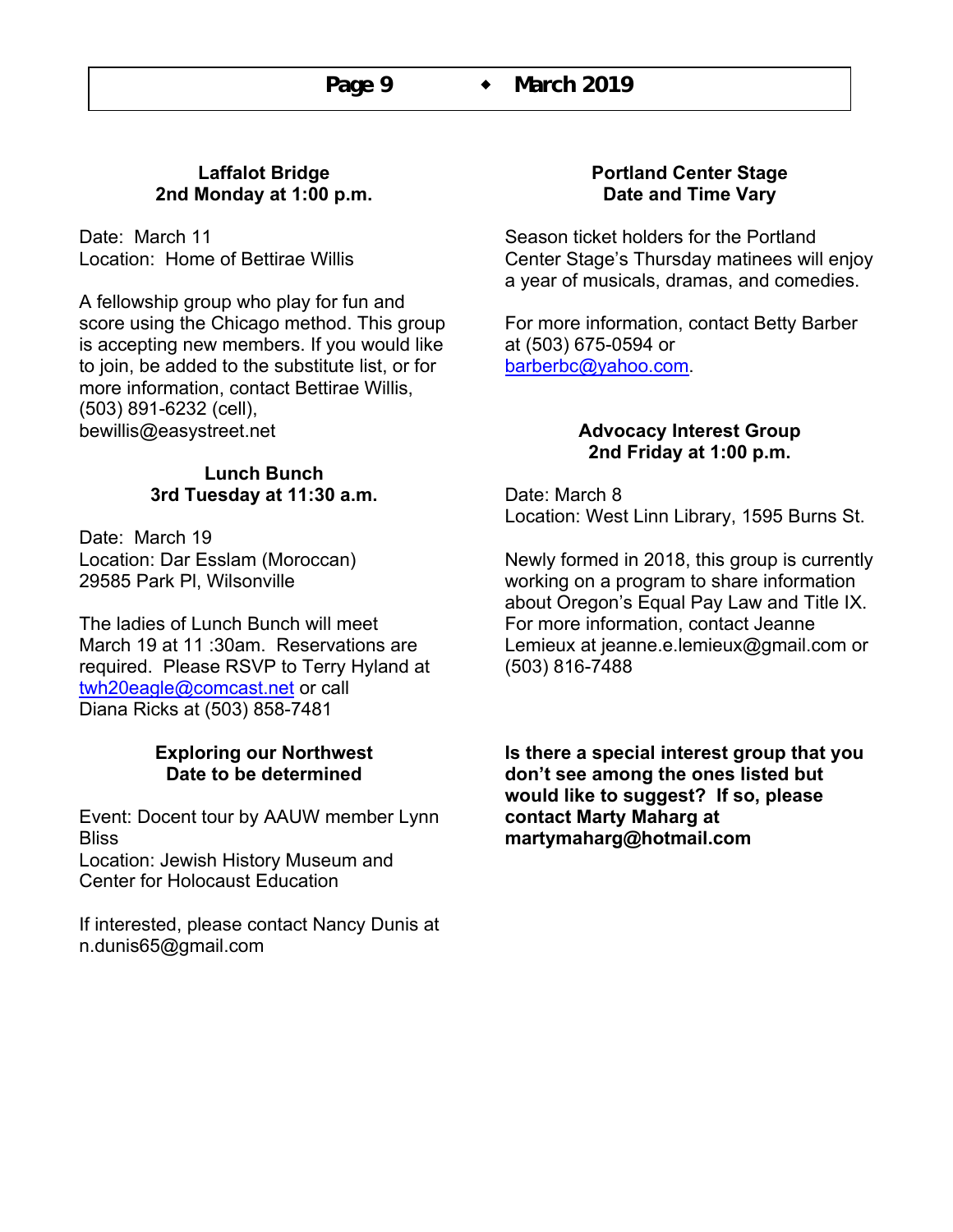| <b>March 2019</b> |                                                                                  |                                                  |                                    |                                                         |                                      |                                     |  |  |  |  |  |
|-------------------|----------------------------------------------------------------------------------|--------------------------------------------------|------------------------------------|---------------------------------------------------------|--------------------------------------|-------------------------------------|--|--|--|--|--|
| <b>Sunday</b>     | <b>Monday</b>                                                                    | <b>Tuesday</b>                                   | Wednesday                          | <b>Thursday</b>                                         | <b>Friday</b>                        | <b>Saturday</b>                     |  |  |  |  |  |
|                   |                                                                                  |                                                  |                                    |                                                         | 1                                    | $\overline{2}$                      |  |  |  |  |  |
| $\overline{3}$    | $\overline{4}$                                                                   | $\overline{5}$<br><b>Board</b><br><b>Meeting</b> | $6\phantom{1}$                     | $\overline{7}$                                          | 8<br><b>Advocacy</b><br><b>Group</b> | 9<br><b>Friendship</b><br>Tea 11:30 |  |  |  |  |  |
| 10                | 11<br>Non-<br><b>Fiction</b><br><b>Books</b><br><b>Laffalot</b><br><b>Bridge</b> | $\overline{12}$                                  | 13<br><b>Murder by</b><br>the Book | 14                                                      | 15                                   | 16                                  |  |  |  |  |  |
| 17<br>6500        | 18                                                                               | 19<br><b>Lunch</b><br><b>Bunch</b>               | 20                                 | 21<br><b>Interpretive</b><br><b>Books</b>               | 22<br><b>Friday</b><br><b>Books</b>  | 23                                  |  |  |  |  |  |
|                   | 25                                                                               | 26<br><b>Tuesday</b><br><b>Books</b>             | 27                                 | 28<br><b>Thursday</b><br><b>Evening</b><br><b>Books</b> | 29                                   | 30                                  |  |  |  |  |  |